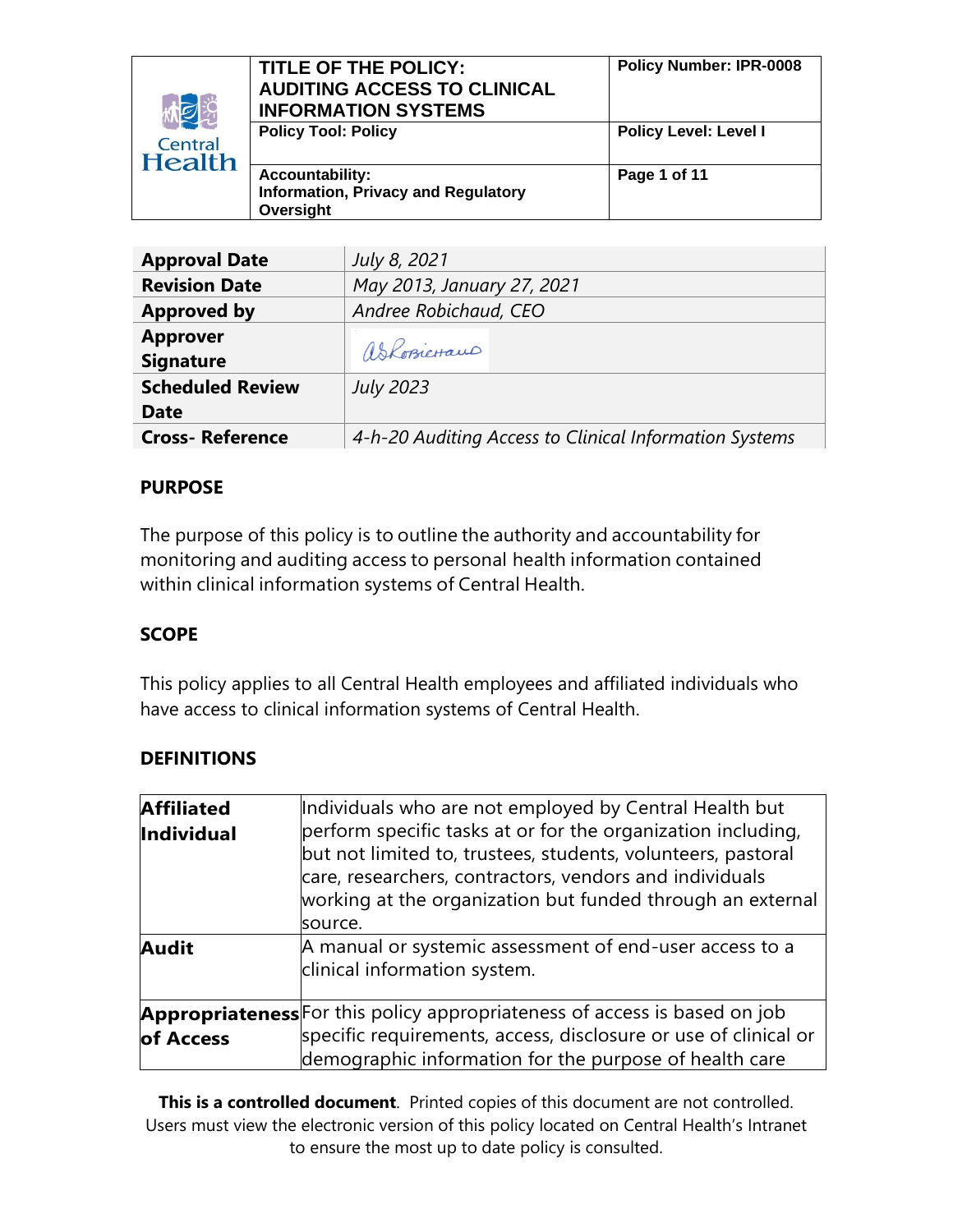| 炮                        | TITLE OF THE POLICY:<br><b>AUDITING ACCESS TO CLINICAL</b><br><b>INFORMATION SYSTEMS</b> | <b>Policy Number: IPR-0008</b> |
|--------------------------|------------------------------------------------------------------------------------------|--------------------------------|
| Central<br><b>Health</b> | <b>Policy Tool: Policy</b>                                                               | <b>Policy Level: Level I</b>   |
|                          | <b>Accountability:</b><br><b>Information, Privacy and Regulatory</b><br>Oversight        | Page 2 of 11                   |

|                                                           | services, payment or services provided to the individual.                                                                                                                                                                                                                                                                                                                                                                                                                                                                                                                                                                                                                                                                                                                                                                                                                                                                                                                                                                                                                                                                                                                                                                                                                        |  |
|-----------------------------------------------------------|----------------------------------------------------------------------------------------------------------------------------------------------------------------------------------------------------------------------------------------------------------------------------------------------------------------------------------------------------------------------------------------------------------------------------------------------------------------------------------------------------------------------------------------------------------------------------------------------------------------------------------------------------------------------------------------------------------------------------------------------------------------------------------------------------------------------------------------------------------------------------------------------------------------------------------------------------------------------------------------------------------------------------------------------------------------------------------------------------------------------------------------------------------------------------------------------------------------------------------------------------------------------------------|--|
| <b>Circle of Care</b><br><b>Client</b><br><b>Clinical</b> | The persons participating in and activities related to the<br>provision of health care to the individual who is the subject of<br>the personal health information and includes necessarily<br>incidental activities such as laboratory work and professional<br>consultation.<br>A person who avails of the services of an authority, and<br>includes a client, patient and/or resident.<br>For the purpose of this policy, refers to Meditech.                                                                                                                                                                                                                                                                                                                                                                                                                                                                                                                                                                                                                                                                                                                                                                                                                                  |  |
| <b>Information</b><br><b>Systems</b>                      |                                                                                                                                                                                                                                                                                                                                                                                                                                                                                                                                                                                                                                                                                                                                                                                                                                                                                                                                                                                                                                                                                                                                                                                                                                                                                  |  |
| <b>Personal Health</b><br>Information                     | Identifying information in oral or recorded form about an<br>lindividual that relates to:<br>Information concerning the physical or mental health<br>of the individual, including information respecting the<br>individual's health care status and history and the<br>health history of the individual's family;<br>The provision of health care to the individual, including<br>information respecting the person providing the health<br>care;<br>The donation by an individual of a body part or any<br>bodily substance, including information derived from<br>the testing or examination of a body part or bodily<br>substance;<br>Registration information;<br>$\bullet$<br>Information about the individual that is collected in the<br>course of, and is incidental to the provision of a health<br>care program or service or payment for a health care<br>program or service;<br>Payments or eligibility for a health care program or<br>service in respect of the individual, including eligibility for<br>coverage under an insurance or payment arrangement<br>with respect to health care;<br>An individual's entitlement to benefits under or<br>participation in a health care program or service;<br>A drug as defined in the Pharmacy Act, a health care aid, |  |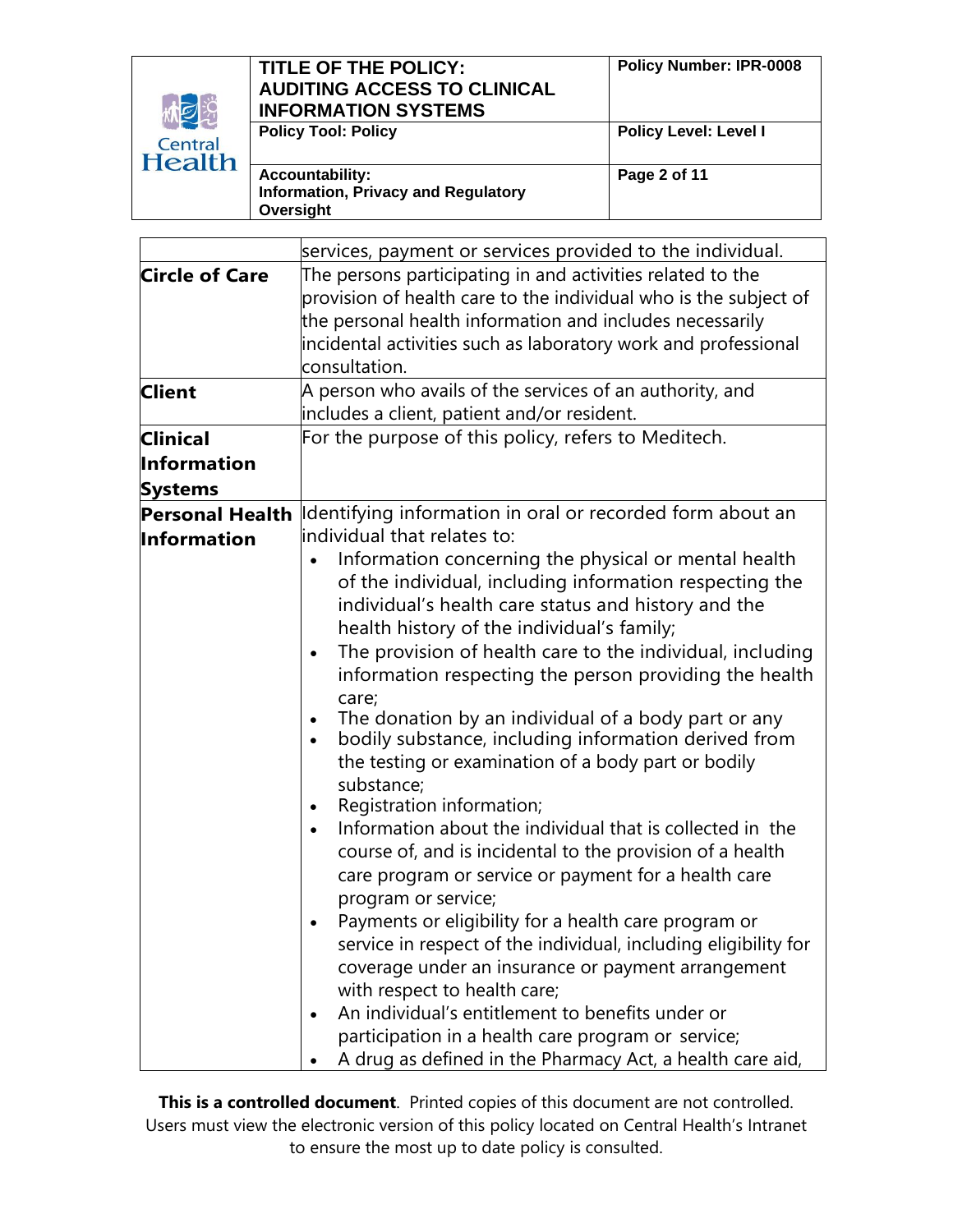| 恂<br>Central<br><b>Health</b> | TITLE OF THE POLICY:<br><b>AUDITING ACCESS TO CLINICAL</b><br><b>INFORMATION SYSTEMS</b> | <b>Policy Number: IPR-0008</b> |
|-------------------------------|------------------------------------------------------------------------------------------|--------------------------------|
|                               | <b>Policy Tool: Policy</b>                                                               | <b>Policy Level: Level I</b>   |
|                               | <b>Accountability:</b><br><b>Information, Privacy and Regulatory</b><br>Oversight        | Page 3 of 11                   |

|                        | device, product, equipment or other item provided to an<br>individual under a prescription or other authorization<br>issued by a health care professional; or<br>The identity of a person's representative as defined in<br>Section 7 of the Personal Health Information Act.                                                                                                                                                                                                                                                                                                                 |
|------------------------|-----------------------------------------------------------------------------------------------------------------------------------------------------------------------------------------------------------------------------------------------------------------------------------------------------------------------------------------------------------------------------------------------------------------------------------------------------------------------------------------------------------------------------------------------------------------------------------------------|
| <b>Proactive Audit</b> | For the purpose of this policy, an audit where access to<br>personal health information may be performed with the use<br>of auditing tools such as algorithms. For example, the same<br>$\mid$ name exception, algorithm compares and analyzes the last<br>name of the client against the same last name of an end<br>user.                                                                                                                                                                                                                                                                   |
| <b>Privacy</b>         | The right of an individual, within limits, to determine when,<br>how and to what extent personal information is collected,<br>used and disclosed about themselves.                                                                                                                                                                                                                                                                                                                                                                                                                            |
| <b>Privacy Breach</b>  | $\vert$ A privacy breach occurs when there is unauthorized and/or<br>inappropriate access, collection, use, disclosure or disposal<br>of personal information. Such activity is "unauthorized" if it<br>loccurs in contravention of ATIPPA or PHIA. The most<br>common privacy breaches occur when personal information<br>of clients, employees or corporate is stolen, lost or<br>mistakenly disclosed. For example, a privacy breach occurs<br>when a computer containing personal information is stolen<br>or personal information is mistakenly emailed or faxed to<br>the wrong person. |
| <b>Reactive Audit</b>  | For the purpose of this policy, an audit conducted at the<br>request of a client, their authorized representative or any<br>manager/director/senior leader with a legitimate privacy<br>concern that is authorized as per this policy.                                                                                                                                                                                                                                                                                                                                                        |

#### **POLICY STATEMENT(S)**

Central Health has a legal and ethical obligation to protect personal health information (hereinafter referred to as Information) in its custody or control from unauthorized access, collection, use and/or disclosure in any format, including information contained in clinical information systems of Central Health.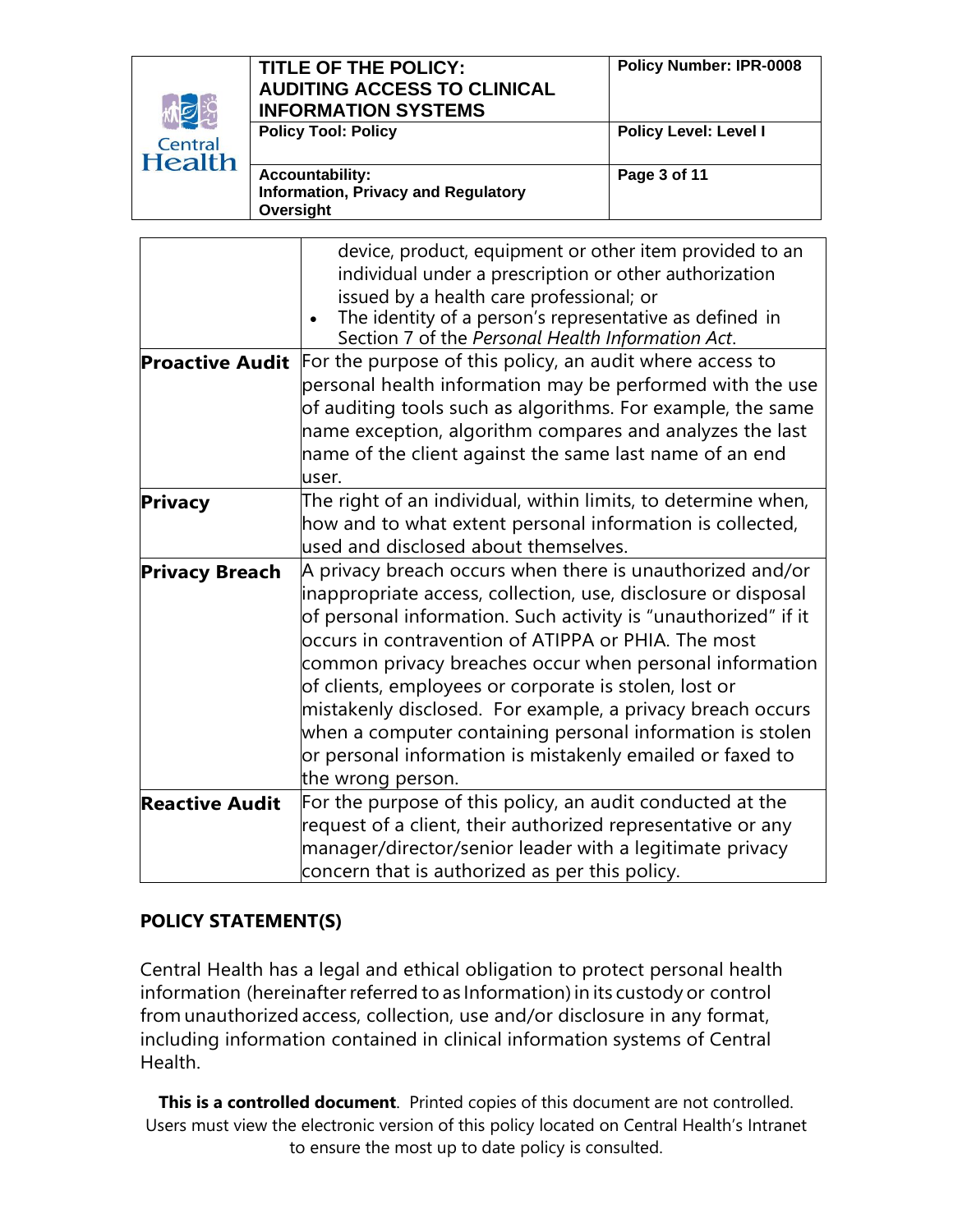| <b>ME</b>                | TITLE OF THE POLICY:<br><b>AUDITING ACCESS TO CLINICAL</b><br><b>INFORMATION SYSTEMS</b> | <b>Policy Number: IPR-0008</b> |
|--------------------------|------------------------------------------------------------------------------------------|--------------------------------|
| Central<br><b>Health</b> | <b>Policy Tool: Policy</b>                                                               | <b>Policy Level: Level I</b>   |
|                          | <b>Accountability:</b><br><b>Information, Privacy and Regulatory</b><br>Oversight        | Page 4 of 11                   |

Electronic auditing of access to clinical information systems is necessary to:

- determine compliance with and measure the effectiveness of Central Health's information security and privacy policies, processes and standards;
- ensure accountability for legislative requirements;
- ensure appropriate measures are in place for controlling access to information;
- monitor an individual's access to ensure compliance with rights of access to personal health information; and
- motivate all employees and affiliated individuals to honor privacy standards and policies.

Employees and other affiliated individuals (hereinafterreferred to as Endusers) with access to clinical information systems must be supported in having appropriate access to information that is relevant to performing their assigned duties, while being held accountable in the event they are found to be utilizing any form of information in an inappropriate manner.

Managers/directors/senior leaders/medical services representatives, in collaboration with the Information Management and Technology Department (IM&T), are responsible to ensure that end-users who require access to electronic clinical information systems have appropriate access in alignment with their job functions.

The Information, Privacy and Regulatory Oversight Department is responsible for monitoring compliance with policies and standards governing privacy and appropriate access to information by performing access audits on clinical information systems to ensure effective technical controls are in place to protect the confidentiality and privacy of the information.

When accessing clinical information systems to view information, End-users must have a provider/service relationship with the client or require access for other assigned duties of Central Health. Review or access of clinical information systems outside of one's authorized duties is not permitted. Examples include,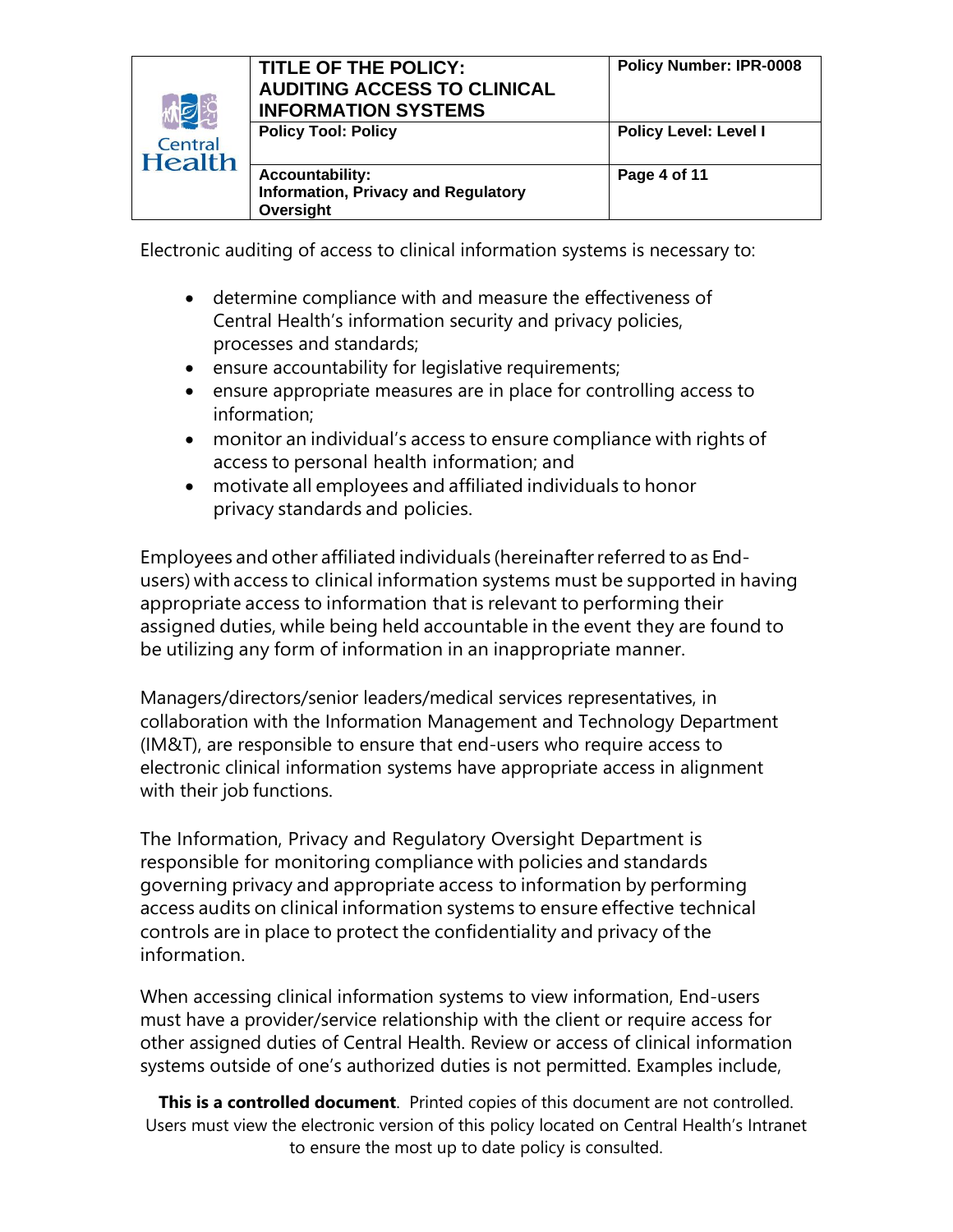| 林之<br>Central<br><b>Health</b> | TITLE OF THE POLICY:<br><b>AUDITING ACCESS TO CLINICAL</b><br><b>INFORMATION SYSTEMS</b> | <b>Policy Number: IPR-0008</b> |
|--------------------------------|------------------------------------------------------------------------------------------|--------------------------------|
|                                | <b>Policy Tool: Policy</b>                                                               | <b>Policy Level: Level I</b>   |
|                                | <b>Accountability:</b><br><b>Information, Privacy and Regulatory</b><br>Oversight        | Page 5 of 11                   |

but are not limited to **unauthorized** access to:

- one's own personal health information;
- information of any of the End-user's direct/indirect family members;
- information relating to End-user's neighbours, friends, co-workers, acquaintances or public figures; or
- information of any other individual where the end-user is not included in the "circle of care" or does not require access for other assigned duties of their role.

Central Health's electronic auditing of clinical information systems is described as:

- Proactive (regular audits, random selection)
- Reactive (end-user/client-specific audits)
	- o client request
	- o internal request (manager, director, senior leader, medical services representative)
- Targeted audits completed at the discretion of Central Health's Chief Executive Officer or designate and/or Privacy Manager in response to circumstances such as:
	- o End-users who have been found to be accessing clinical information systems outside of their authorized duties, thereby prompting a more detailed audit investigation;
	- o End-users who have already received disciplinary action as a result of a privacy incident;
	- o clients and/or situations that have resulted in media coverage;
	- o clients with a highly sensitive diagnosis; and
	- o clients who are considered "high profile".

Access audits can be conducted at the request of a client/authorized representative or manager/director/senior leader/medical services representative of a department/program. Completion of **FRM-PHI002** (Systems Audit Request [Form\)](http://chintranet/Forms/Information,%20Privacy%20and%20Regulatory%20Oversight/FRM-PHI002%20Systems%20Audit%20Request%20Form%20-%20Fillable.pdf) will fulfill this requirement.

Where an access audit request is received from a Central Health employee or physician that is not in relation to their own information, the request must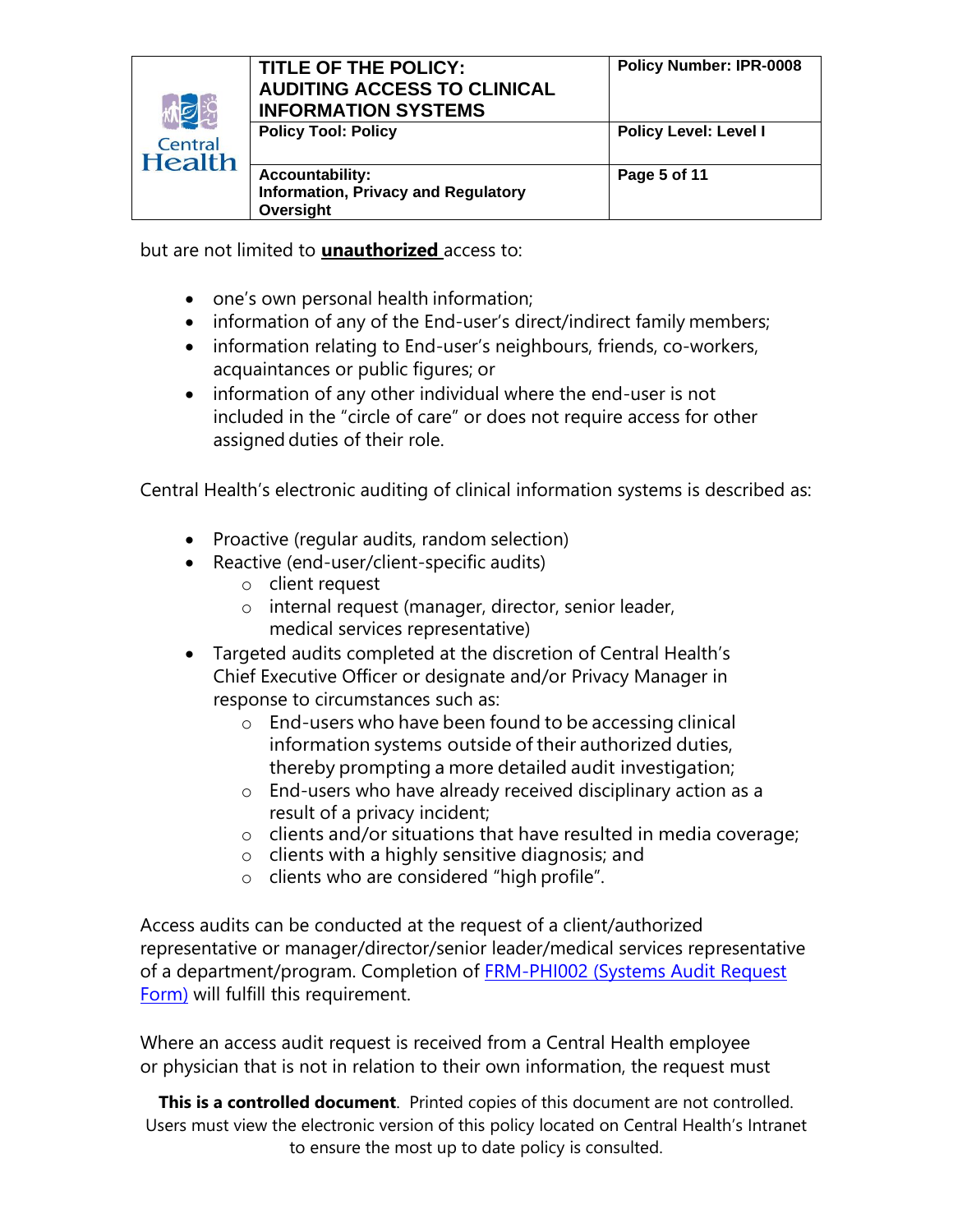| <b>MEE</b>               | <b>TITLE OF THE POLICY:</b><br><b>AUDITING ACCESS TO CLINICAL</b><br><b>INFORMATION SYSTEMS</b> | <b>Policy Number: IPR-0008</b> |
|--------------------------|-------------------------------------------------------------------------------------------------|--------------------------------|
| Central<br><b>Health</b> | <b>Policy Tool: Policy</b>                                                                      | <b>Policy Level: Level I</b>   |
|                          | <b>Accountability:</b><br><b>Information, Privacy and Regulatory</b><br>Oversight               | Page 6 of 11                   |

be directed to the central health privacy representative. An audit request received from a Central Health employee or physician in relation to their own information is processed as a client request.

Access audits can be conducted on the basis of a specific client record accessed or on a specific end-user's access; Requests are subject to system capacity depending on the type of request received.

Where Central Health receives a request for an access audit from a client or their authorized representative, the access audit will be completed for the time period requested up to a maximum of a two (2) year period prior to the date of receipt of request.

Where a manager/director/senior leader/medical services representative of Central Health requests an access audit and the outcome of the audit identifies a privacy incident/breach, a more extensive access audit may be completed up to an additional two (2) year period prior to the date of potential privacy incident/breach.

Where an access audit reveals irregularities or anomalies, confirmed malicious intent or reckless negligence, investigations will be conducted by the department/program manager/director/senior leader/medical services representative in collaboration with the privacy representative.

Determining appropriateness of access may be supported by, but is not exclusive to, evidence that the end-user had documented in the client's record, provided service to the client, provided diagnostic testing; or for administrative functions such as financial and supportive services, where access is required to perform End-user assigned duties.

When there is a potential privacy incident/breach involving unauthorized access, collection, use or disclosure of information, it is the manager/director/senior leader/medical services representative and/or human resources designates responsibility to review the findings with the End-user suspected of the potential privacy incident/breach, and to confirm whether there was a failure to comply with Central Health's privacy and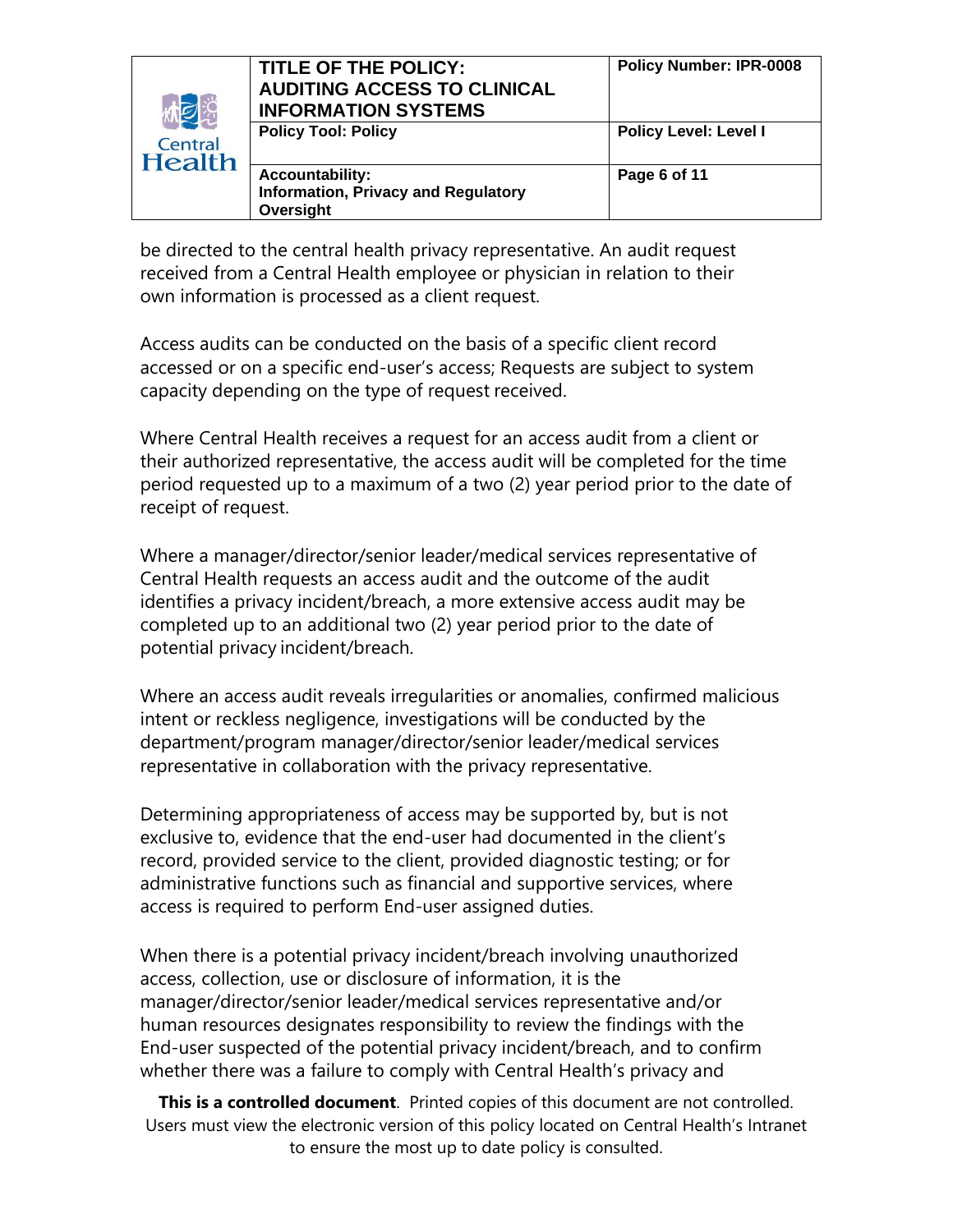| 小包                       | TITLE OF THE POLICY:<br><b>AUDITING ACCESS TO CLINICAL</b><br><b>INFORMATION SYSTEMS</b> | <b>Policy Number: IPR-0008</b> |
|--------------------------|------------------------------------------------------------------------------------------|--------------------------------|
| Central<br><b>Health</b> | <b>Policy Tool: Policy</b>                                                               | <b>Policy Level: Level I</b>   |
|                          | <b>Accountability:</b><br><b>Information, Privacy and Regulatory</b><br>Oversight        | Page 7 of 11                   |

security policies.

Any deliberate misuse, unauthorized access or disclosure or failure to safeguard information that has been confirmed will be subject to disciplinary action as per Central Health's People and Culture policies, Medical Services Bylaws or collective agreements and may be reportable to the End- user's regulatory body, where applicable.

Where unauthorized access involves an End-user that is not an employee or an affiliated health care professional of Central Health, an investigation that reveals failure to safeguard and/or unauthorized access, collection, use or disclosure of information will be subject to review of contract or service provision.

When there has been confirmation of a privacy breach, the discipline may include additional mandatory privacy awareness training, suspension/termination of employment or engagement of contract services, and/or loss of hospital privileges as applicable. Discipline will be applied in relation to the sensitivity of information accessed, used or disclosed and the nature and severity of the privacy breach.

Where resources permit, End-users' names that appear on an access audit and their access has been deemed as appropriate, the End-user will be notified in writing to that effect by the privacy representative, or as otherwise delegated.

Any recommendations for improvement of confidentiality and privacy practices will be evaluated by Central Health's Privacy Manager, in collaboration with the director of the department/program/senior leader or VP of Medical Services.

Central Health recognizes the necessity of conducting access audit requests in a timely manner. Requests will be processed in an approved manner on a case-by-case basis; however, there must be compliance with the legislative timeframe to complete a request for disclosure of access audit results within sixty (60) days of receipt of the request.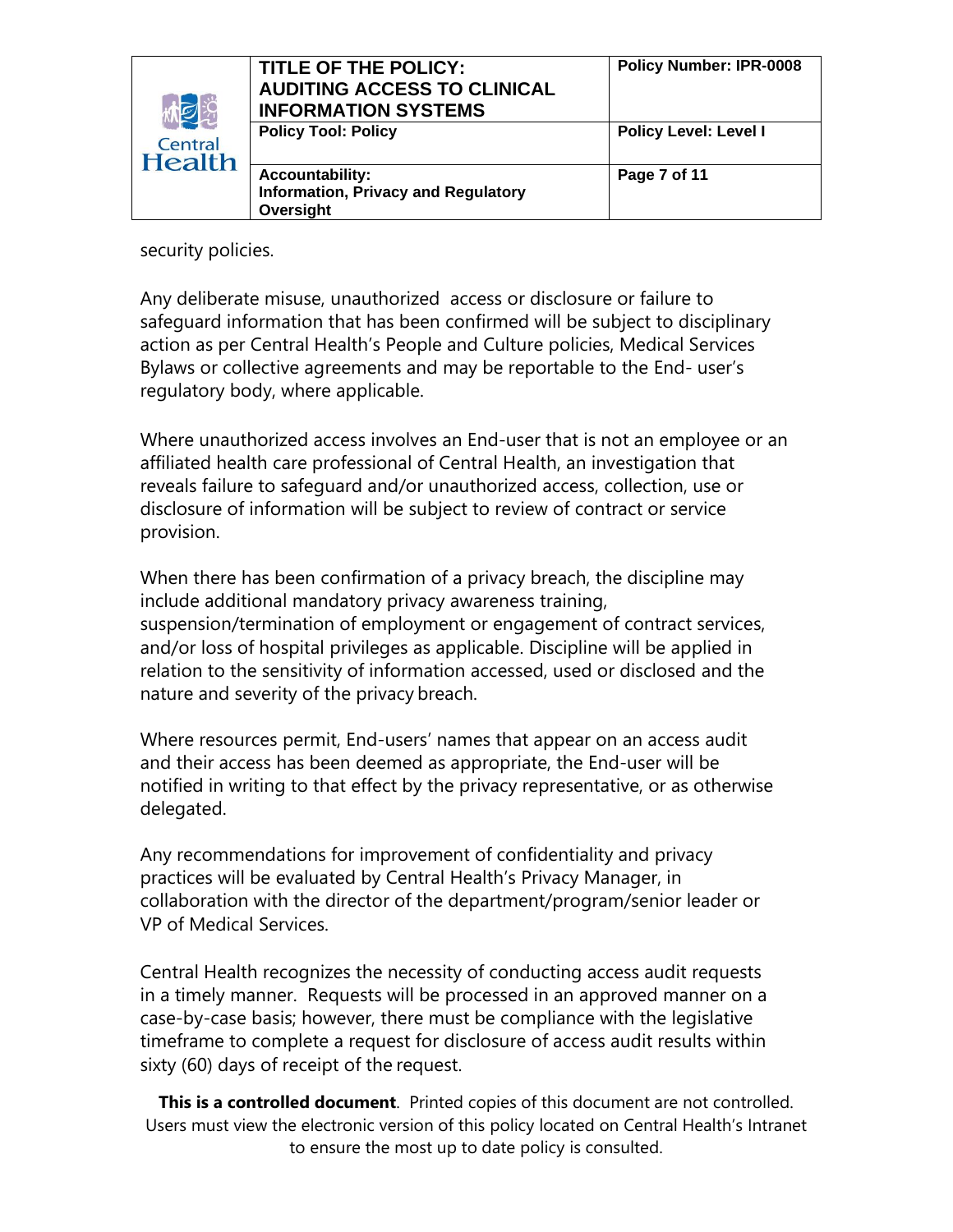| 林园                       | TITLE OF THE POLICY:<br><b>AUDITING ACCESS TO CLINICAL</b><br><b>INFORMATION SYSTEMS</b> | <b>Policy Number: IPR-0008</b> |
|--------------------------|------------------------------------------------------------------------------------------|--------------------------------|
| Central<br><b>Health</b> | <b>Policy Tool: Policy</b>                                                               | <b>Policy Level: Level I</b>   |
|                          | <b>Accountability:</b><br><b>Information, Privacy and Regulatory</b><br>Oversight        | Page 8 of 11                   |

When a client or authorized representative requests a copy of an access audit, a copy of the access audit will be provided to the requestor; however, a discussion outlining the access processes and requirements will be provided to the requestor prior to disclosure of the access audit.

Where an access audit confirms a privacy breach, the manager/director/senior leader/medical services representative will enter an occurrence as per Central Health's occurrence reporting system and refer to **[Central Health's](http://chintranet/pp/Privacy1/g.%20Privacy%20Breach/4-g-10-Privacy-Breach.pdf) Privacy Breach** [Policy.](http://chintranet/pp/Privacy1/g.%20Privacy%20Breach/4-g-10-Privacy-Breach.pdf)

Where Central Health receives a privacy complaint concerning a suspected inappropriate access, the complaint must be entered as per Central Health's occurrence reporting process.

Access audits and outcomes will be treated as confidential by the same access and security standards and policies as other confidential information.

A summary access audit activity report will be provided to the Director of Information, Privacy and Regulatory Oversight on a monthly basis for statistical purposes and compliance reporting to the senior leader.

## **PROCEDURE**

Electronic access auditing is conducted in the following formats:

## **Automated Audit Process**

Access audit protocols are conducted by the privacy representative or delegate on a regular basis from automated standard exception reports such as same last name match, same street name match, guarantor/subscriber/user name match, provider/user location activity match, etc., as per Central Health's auditing access schedule.

Statistics are retained indicating the auditing activities performed within Central Health (i.e.: number of audits per system, number of end-users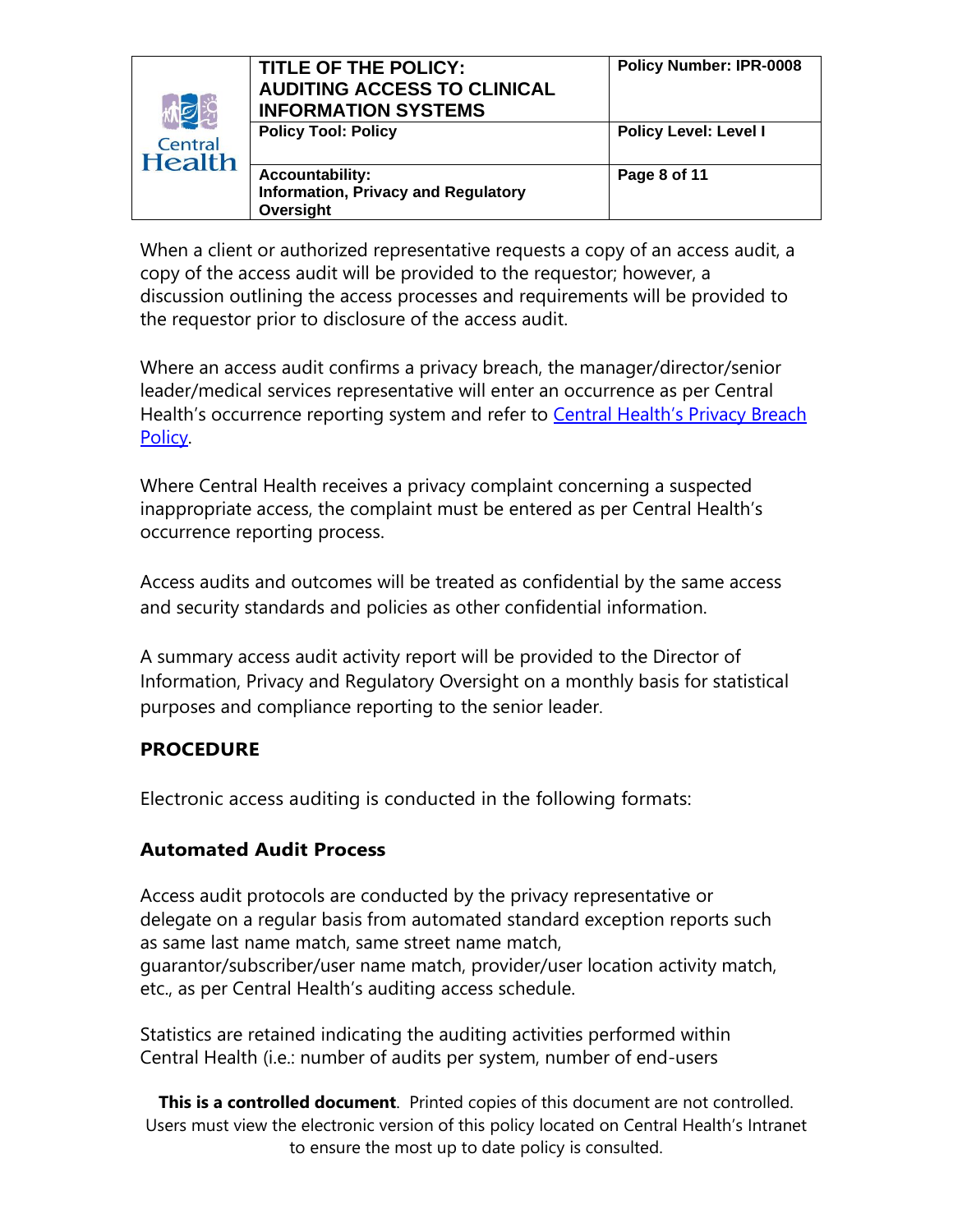| <b>KNE</b><br>Central<br><b>Health</b> | TITLE OF THE POLICY:<br><b>AUDITING ACCESS TO CLINICAL</b><br><b>INFORMATION SYSTEMS</b> | <b>Policy Number: IPR-0008</b> |
|----------------------------------------|------------------------------------------------------------------------------------------|--------------------------------|
|                                        | <b>Policy Tool: Policy</b>                                                               | <b>Policy Level: Level I</b>   |
|                                        | <b>Accountability:</b><br><b>Information, Privacy and Regulatory</b><br>Oversight        | Page 9 of 11                   |

identified on each report, algorithm type, pattern of usage, anomalies identified, actions and recommendations, etc.).

## **Requested Access Audit Process**

The requestor makes the request through the Information, Privacy and Regulatory Oversight Department privacy representative by completing **FRM-**[PHI002 \(Systems Audit Request\).](http://chintranet/Forms/Information,%20Privacy%20and%20Regulatory%20Oversight/FRM-PHI002%20Systems%20Audit%20Request%20Form%20-%20Fillable.pdf)

The privacy representative:

- a. ensures the Systems Audit Request Form is date stamped and logged as received;
- b. confirms the requestor has the authority to request access audit (i.e., authorized representative, authorized manager/director);
- c. contacts requestor if clarification of access audit request is required;
- d. forwards notification letter to the requestor confirming receipt of access audit request;
- e. initiates access audit;
- f. follows investigation process outlined below;
- g. where **no** identified privacy breach occurs, provides verbal notification to the requestor;
- h. forwards a standard letter in follow-up of conversation to the requestor; and
- i. ensures access audit request and follow-up letter is retained on client's record where applicable.

## **Investigation of Access Audit**

The privacy representative:

- a. conducts and reviews results of the access audit to determine appropriateness of access as per defined audit cues;
- b. where an access audit identifies a potential incident/breach or where the relationship of the end-user cannot be determined, flags access audit;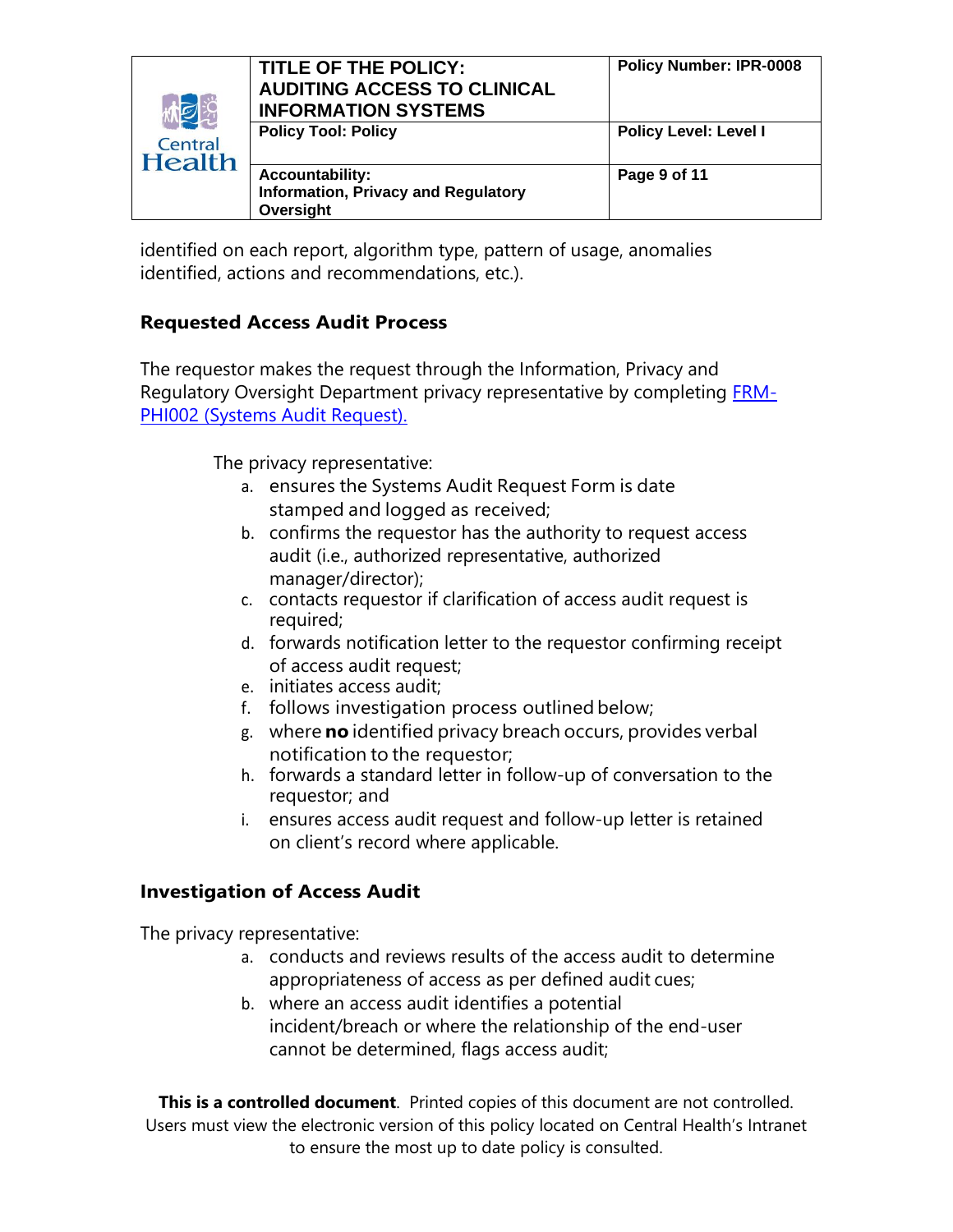| <b>MO</b><br>Central<br><b>Health</b> | TITLE OF THE POLICY:<br><b>AUDITING ACCESS TO CLINICAL</b><br><b>INFORMATION SYSTEMS</b> | <b>Policy Number: IPR-0008</b> |
|---------------------------------------|------------------------------------------------------------------------------------------|--------------------------------|
|                                       | <b>Policy Tool: Policy</b>                                                               | <b>Policy Level: Level I</b>   |
|                                       | <b>Accountability:</b><br><b>Information, Privacy and Regulatory</b><br>Oversight        | Page 10 of 11                  |

- c. completes **Part A of FRM-PHI010** (**[Access Audit Follow](http://chintranet/Forms/Corporate%20Improvement/FRM-PHI010%20%20Access%20Audit%20Incident%20Follow-up%20Report.pdf)[up Report\),](http://chintranet/Forms/Corporate%20Improvement/FRM-PHI010%20%20Access%20Audit%20Incident%20Follow-up%20Report.pdf)**forwards form and provides results of access audit to the manager/director/senior leader/medical services representative for further review and follow-up;
- d. provides timeframe to the manager/director/senior leader/medical services representative for completion of access audit review;
- e. where required, in collaboration with the manager/director/senior leader/medical services representative, assists in the investigation of the access audit; and
- f. retains a copy of access audit until the Access Audit Follow-up Report is returned by the manager/director/senior leader/medical services representative.

# **Where a privacy breach IS NOT identified**:

- a. the manager/director/senior leader/medical services representative completes the Part B of [FRM-PHI010 \(Access](http://chintranet/Forms/Corporate%20Improvement/FRM-PHI010%20%20Access%20Audit%20Incident%20Follow-up%20Report.pdf)  Audit [Follow-up Report\)](http://chintranet/Forms/Corporate%20Improvement/FRM-PHI010%20%20Access%20Audit%20Incident%20Follow-up%20Report.pdf) and forwards it to the privacy representative;
- b. the privacy representative or designate tracks the outcome of the Access Audit Follow-up Report for statistical purposes.

## **When a privacy breach is identified:**

The manager/director/senior leader/medical services representative:

- a. conducts an investigation in consultation with the privacy representative;
- b. enters an occurrence report as per Central Health's occurrence reporting system and refers to the Privacy Breach Policy;
- c. consults with the human resources representative or, where